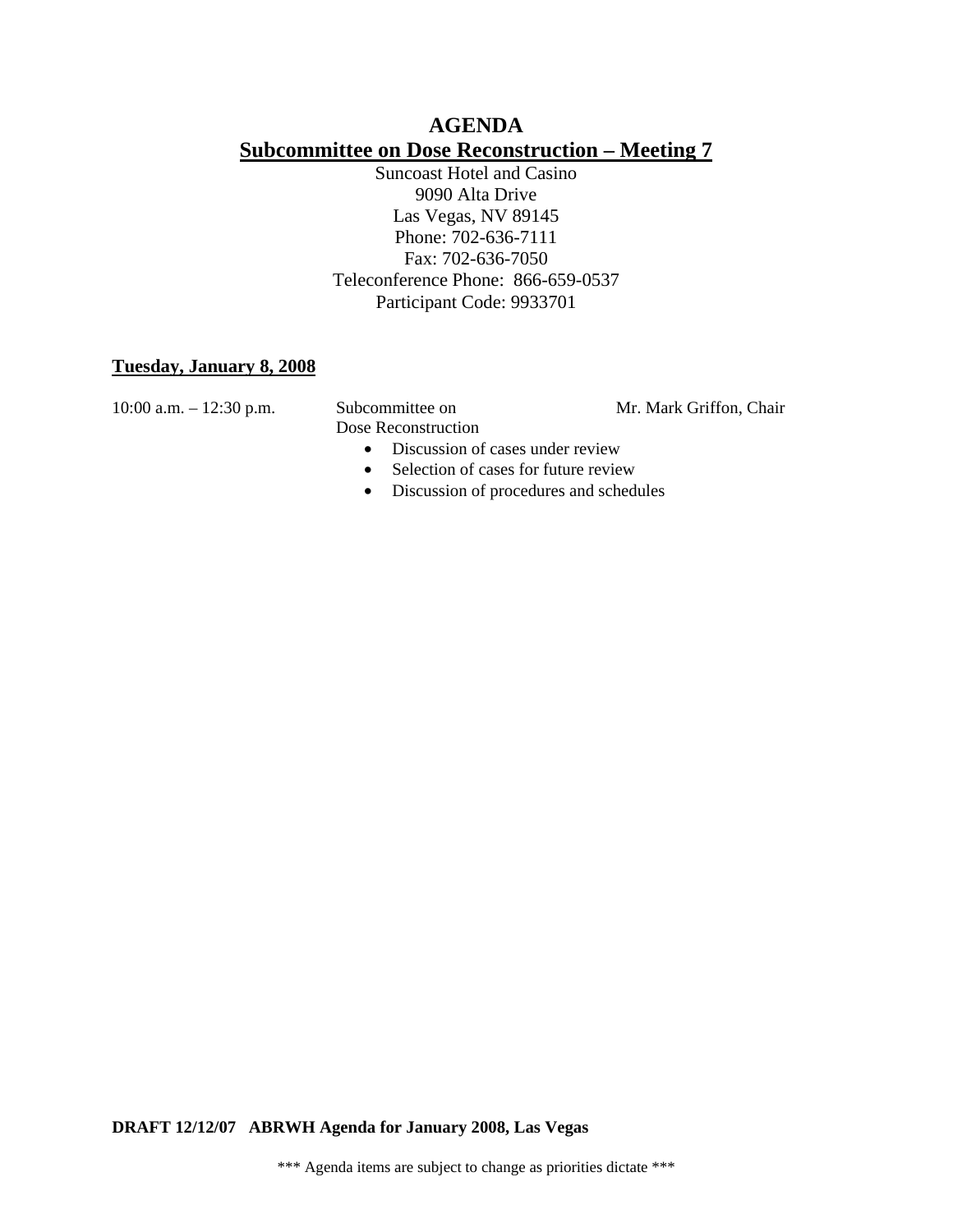# **AGENDA Advisory Board on Radiation and Worker Health – Meeting 51**

Suncoast Hotel and Casino 9090 Alta Drive Las Vegas, NV 89145 Phone: 702-636-7111 Fax: 702-636-7050 Teleconference Phone: 866-659-0537 Participant Code: 9933701

## **Tuesday, January 8, 2008**

| $1:00$ p.m. $-1:15$ p.m. | Welcome                                                       | Dr. Paul Ziemer, Chair                      |
|--------------------------|---------------------------------------------------------------|---------------------------------------------|
| 1:15 p.m. $-2:15$ p.m.   | Mound Plant SEC Petition                                      | Dr. Brant Ulsh, NIOSH<br><b>Petitioners</b> |
| $2:15$ p.m. $-3:15$ p.m. | Lawrence Livermore National<br><b>Laboratory SEC Petition</b> | Dr. Samuel Glover, NIOSH<br>Petitioners     |
| $3:15$ p.m. $-3:30$ p.m. | <b>Break</b>                                                  |                                             |
| 3:30 p.m. $-4:30$ p.m.   | NIOSH Program Update                                          | Mr. Larry Elliott, NIOSH                    |
| $4:30$ p.m.              | Adjourn                                                       |                                             |
| $5:00$ p.m. $-6:00$ p.m. | <b>Public Comment</b>                                         |                                             |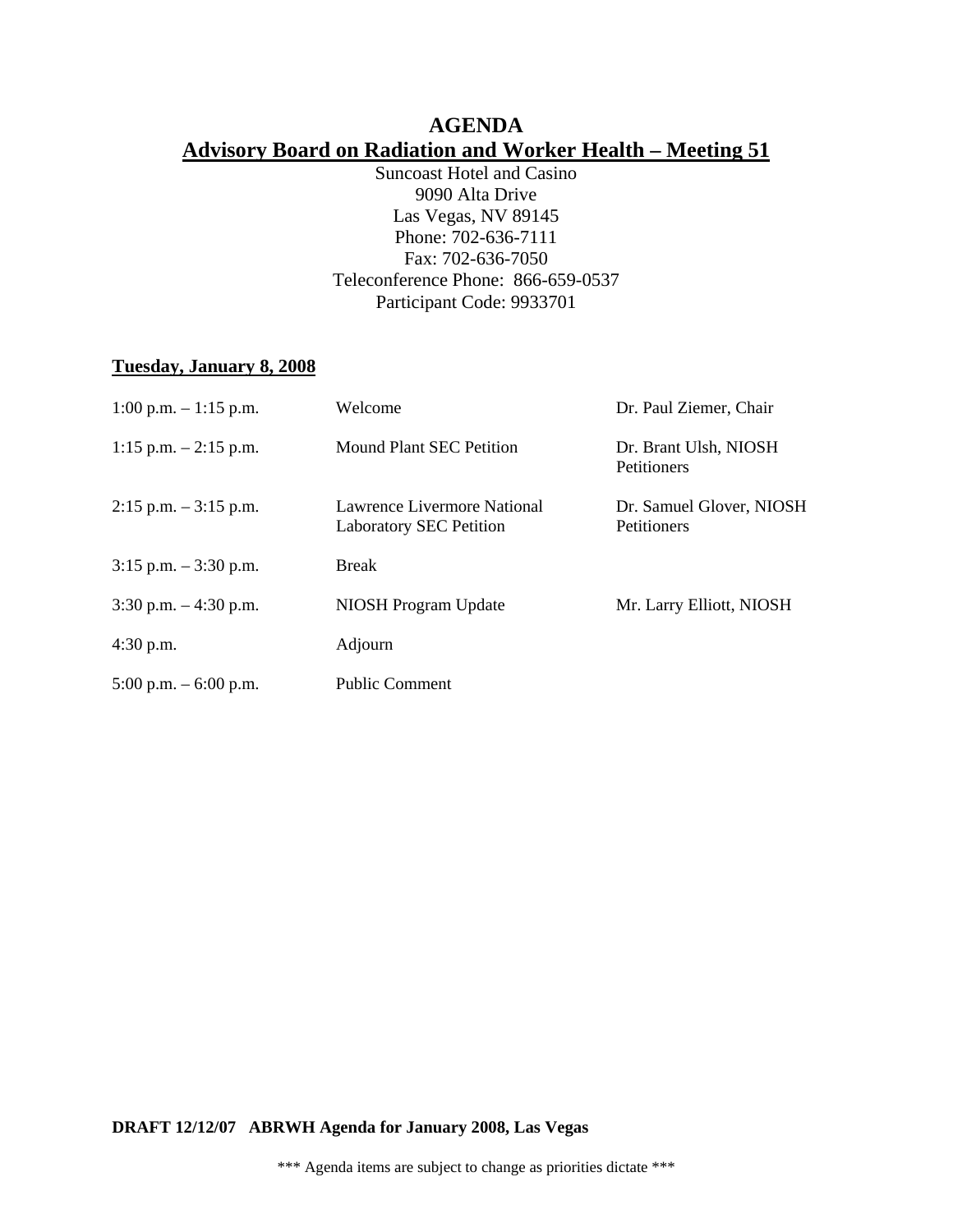# **AGENDA Advisory Board on Radiation and Worker Health – Meeting 51**

Suncoast Hotel and Casino 9090 Alta Drive Las Vegas, NV 89145 Phone: 702-636-7111 Fax: 702-636-7050 Teleconference Phone: 866-659-0537 Participant Code: 9933701

#### **Wednesday, January 9, 2008**

| $8:30$ a.m. $-8:45$ a.m.   | Welcome                                                                                       | Dr. Paul Ziemer, Chair                                                                   |
|----------------------------|-----------------------------------------------------------------------------------------------|------------------------------------------------------------------------------------------|
| $8:45$ a.m. $-9:45$ a.m.   | Nevada Test Site SEC Petition                                                                 | Mr. Mark Rolfes, NIOSH<br>Petitioners                                                    |
| $9:45$ a.m. $-10:15$ a.m.  | Science Issues Update                                                                         | Dr. James Neton, NIOSH                                                                   |
| $10:15$ a.m. $-10:30$ a.m. | <b>Break</b>                                                                                  |                                                                                          |
| $10:30$ a.m. $-11:30$ a.m. | <b>Combustion Engineering</b><br><b>SEC Petition</b>                                          | Mr. LaVon Rutherford, NIOSH<br>Petitioners                                               |
| $11:30$ a.m. $-12:00$ p.m. | FY08 Tasks for<br>Sanford Cohen & Associates (SC&A)                                           | Dr. Lewis Wade, NIOSH                                                                    |
| $12:00$ p.m. $-12:30$ p.m. | Update on Selection of Board<br><b>Support Contractor</b>                                     | Dr. Lewis Wade, NIOSH<br>Mr. David Staudt, Centers for<br>Disease Control and Prevention |
| 12:30 p.m. $-1:30$ p.m.    | Lunch                                                                                         |                                                                                          |
| 1:30 p.m. $- 2:30$ p.m.    | Department of Energy Update                                                                   | Dr. Patricia Worthington, DOE                                                            |
| $2:30$ p.m. $-3:30$ p.m.   | Department of Labor Update                                                                    | Mr. Jeffrey L. Kotsch, DOL                                                               |
| $3:30$ p.m. $-3:45$ p.m.   | <b>Break</b>                                                                                  |                                                                                          |
| $3:45$ p.m. $-5:00$ p.m.   | <b>SEC Petition Status Updates</b><br><b>Bethlehem Steel Company</b><br>Blockson<br>$\bullet$ | Dr. James Melius<br>Ms. Wanda Munn                                                       |
| 5:00 p.m.                  | Adjourn                                                                                       |                                                                                          |
| 7:30 p.m. $-8:30$ p.m.     | <b>Public Comment</b>                                                                         |                                                                                          |